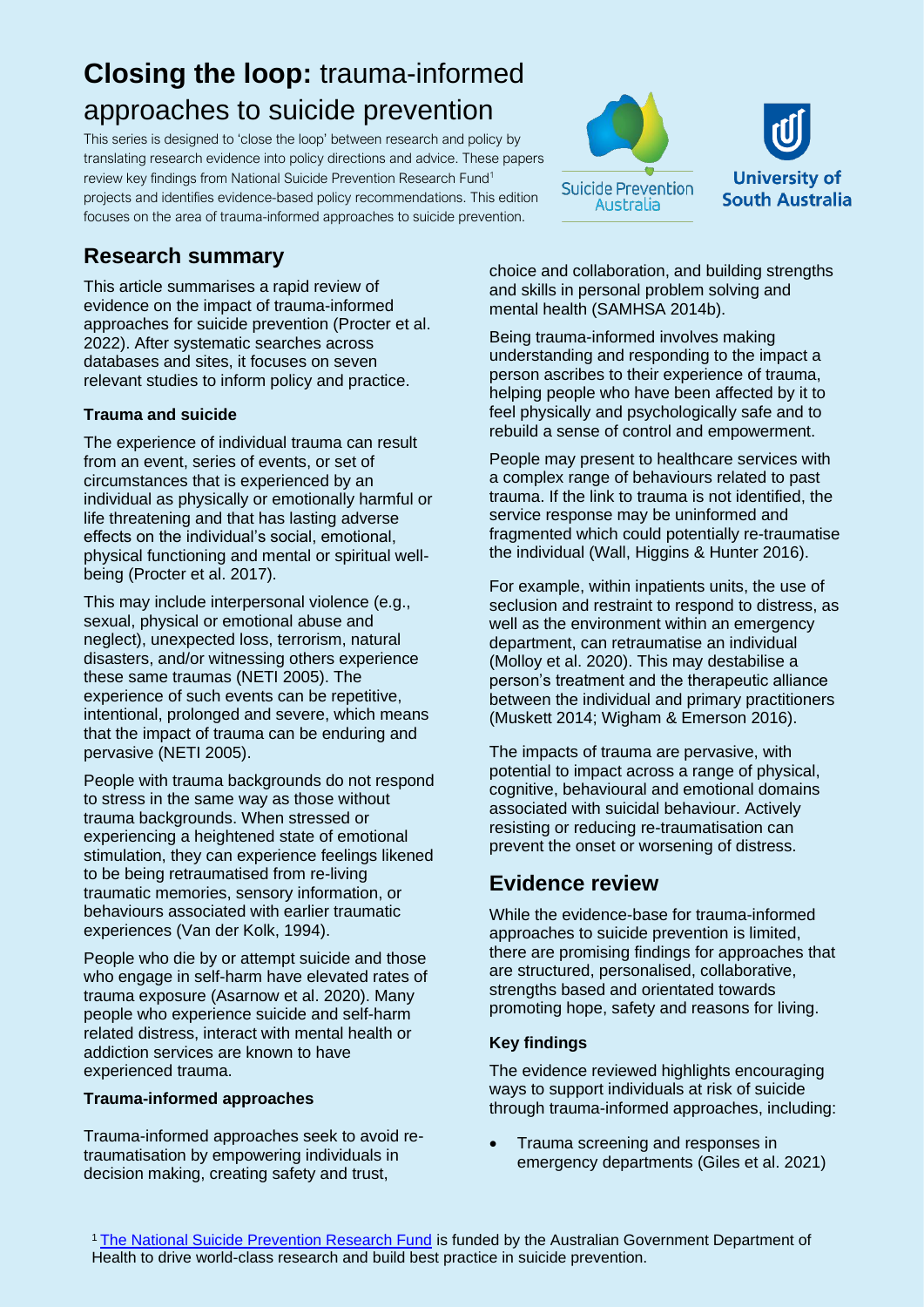- Culturally relevant psychoeducation and group therapy (Hahm et al. 2019)
- Trauma-informed group activities e.g. yoga (Taylor et al. 2020)
- Social skills training for youth with high levels of trauma (Tyler et al. 2021, 2019)

#### **Components of a trauma-informed approach**

A framework developed for trauma-informed suicide prevention in schools has been developed and identifies key components of a trauma-informed approach (Giles et al. 2021):

- 1. **Screening and assessment** screening any potential trauma history is required to facilitate treatment. The assessment may help develop safety planning through engagement with the family and the connection to the appropriate care.
- 2. **Strengths based approaches** identifying strengths is an essential key factor to applying a trauma-informed approach. Focusing on strengths helps to develop resilience, empowerment and identify the reasons for living.
- 3. **Managing emotions** studies used a feelings thermometer to assess emotion regulation and identify warning signs, thoughts, feelings, and body feeling. This can develop supportive resources, coping and stress management skills and selfregulation and control strategies.
- 4. **Safety planning** building on information from the previous components, a safety plan can be developed to include warning signs, emotions and thoughts, and sources of social support and emergency contact.
- 5. **Collaboration** partnering with family or caregivers during the risk assessment process may help to enhance trust and promote collaboration between all involved.
- 6. **Follow-up after discharge** may include daily check-ins with individuals and caregivers to maintain connections and solve any barriers to care.
- 7. **Connection with the appropriate care**ongoing support is required, including referral to evidence-based trauma-informed treatment for continued intervention if a traumatic experience is disclosed or suspected.
- 8. **Well-trained staff** are needed to identify different types and effects of trauma and to implement these interventions through facilitating a calm and nurturing environment to keep the individual physically and psychologically safe.

# **Policy implications**

Given people who die by or attempt suicide and those who engage in self-harm have elevated rates of trauma exposure, there are clear benefits to policy settings that embed traumainformed approaches.

Services that are trauma informed can be linked to decreased self-injurious behaviour, particularly for suicidal youth. Structured trauma screening and trauma informed responses to distress have potential benefits of empowering individuals, their loved ones and clinicians who care for them.

As additional suicide preventions services are rolled out in Australia, including aftercare and Safe Spaces, the adoption of trauma-informed approaches is timely and can support better suicide prevention outcomes.

#### **Policy recommendations**

- 1. Adopt and evaluate trauma-informed approaches in Australian suicide prevention programs such as screening for trauma and evidence-based procedures and procedures for ensuring an appropriate response where trauma is identified.
- 2. Fund alternatives to environments that may be retraumatising to individuals experiencing suicidal distress (e.g. Safe Spaces as an alternative to emergency departments).
- 3. Invest in trauma-informed capability-building for those who interact with people most atrisk (e.g., General Practitioners, first responders, teachers and social workers).
- 4. Commission further research on traumainformed approaches to suicide prevention, including on interventions at critical moments and other practices and programs.

**Note:** recommendations are proposed by Suicide Prevention Australia based on the above research, they are not recommendations of the researchers referenced.

# **References**

Asarnow, JR, Goldston, DB, Tunno, AM, Inscoe, AB & Pynoos, R 2020, 'Suicide, self-harm and traumatic stress exposure: A trauma informed approach to the evaluation and management of suicide risk', Evidence-Based Practice in Child and Adolescent Mental Health, vol. 5, no. 4, pp. 483-500.

Giles, L, Shepard, L, Asarnow, J & Keeshin BR 2021, 'Implementation of a trauma-informed suicide prevention intervention for youth presenting to the emergency department in crisis', Evidence-Based Practice in Child and Adolescent Mental Health, vol. 6, no. 3, pp. 343- 353.